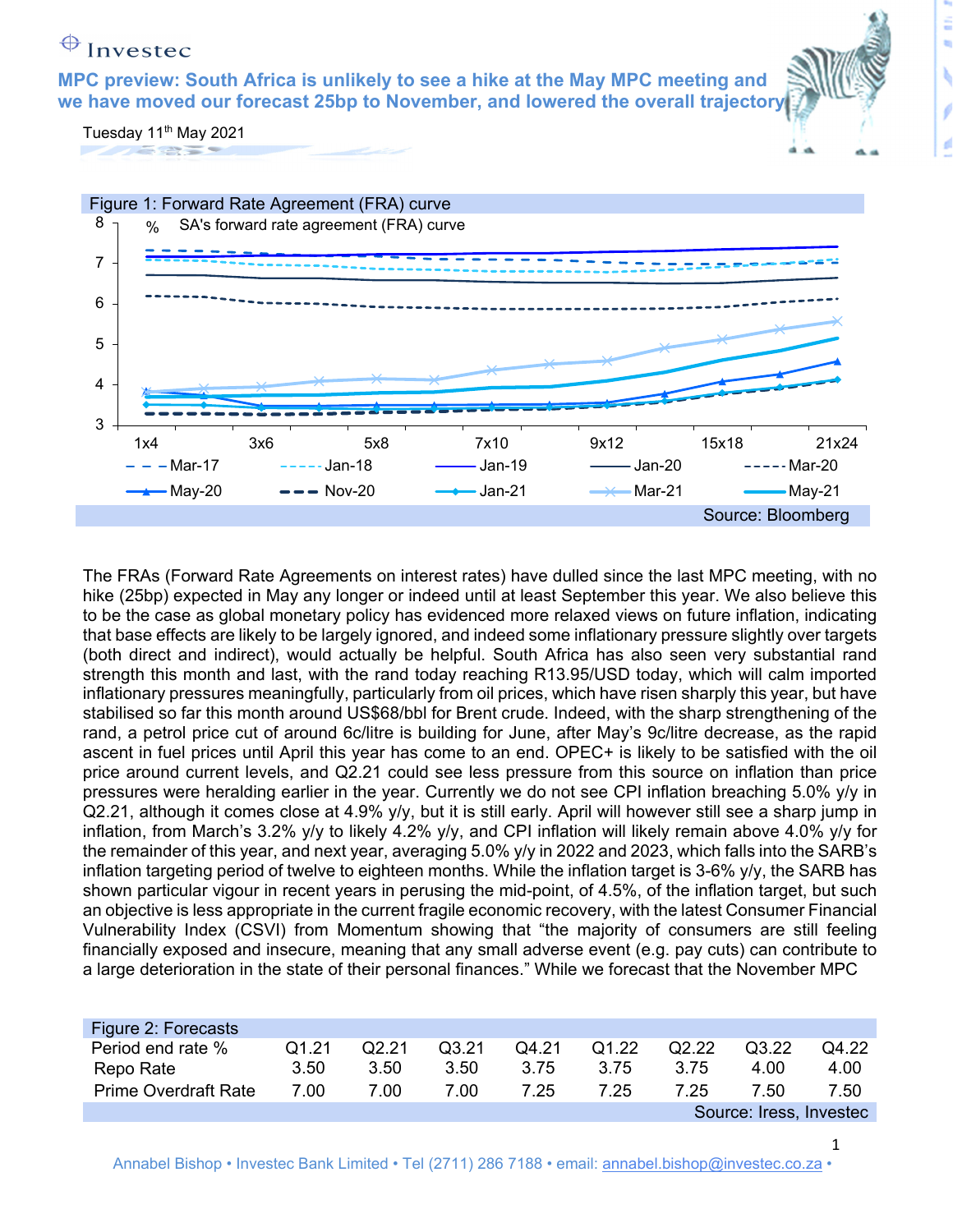**MPC preview: South Africa is unlikely to see a hike at the May MPC meeting and we have moved our forecast 25bp to November, and lowered the overall trajectory** 



t,

Tuesday 11<sup>th</sup> May 2021 **AND RESERVE** 

|                                     | Figure 3: Economic Scenarios: reduced downside, stronger expected case                                                                                                                                                                                                                                                                                                                                                                                                                                                                                                                                                                                                                                                                                                                |                        |                        |                        |                        |                        |                        |                        |                        |
|-------------------------------------|---------------------------------------------------------------------------------------------------------------------------------------------------------------------------------------------------------------------------------------------------------------------------------------------------------------------------------------------------------------------------------------------------------------------------------------------------------------------------------------------------------------------------------------------------------------------------------------------------------------------------------------------------------------------------------------------------------------------------------------------------------------------------------------|------------------------|------------------------|------------------------|------------------------|------------------------|------------------------|------------------------|------------------------|
|                                     |                                                                                                                                                                                                                                                                                                                                                                                                                                                                                                                                                                                                                                                                                                                                                                                       | Q1.21                  | Q2.21                  | Q3.21                  | Q4.21                  | Q1.22                  | Q2.22                  | Q3.22                  | Q4.22                  |
| <b>Extreme</b><br>Up case<br>1%     | USD/Rand (average)<br>Repo rate (end rate)<br>Impact of Covid-19 pandemic very rapidly resolved - economic growth of 3–5%, then 5-7% for SA. Good<br>governance, growth-creating reforms (structural constraints overcome), strengthening of property rights -<br>individuals obtain title deeds in EWC - no nationalisation. High business confidence and fixed investment<br>growth, substantial FDI inflows, strong fiscal consolidation (government debt falls back to low ratios of<br>2000s). Strong global growth, commodity boom. Stabilisation of credit ratings, then credit rating upgrades.                                                                                                                                                                               | 14.96<br>3.50          | 14.10<br>3.25          | 13.50<br>3.25          | 13.40<br>3.25          | 13.10<br>3.25          | 12.90<br>3.25          | 12.70<br>3.25          | 12.50<br>3.25          |
| Up case<br>2%                       | USD/Rand (average)<br>Repo rate (end rate)<br>Quick rebound from Covid-19 pandemic, rising confidence and investment levels - structural problems<br>worked down. No further credit rating downgrades, rating outlooks move to stable and eventually positive,<br>strong fiscal consolidation (government debt projections fall substantially). Global risk-on, global demand<br>quickly returns to trend growth. Limited impact of expropriation without compensation) to abandoned,<br>unused, labour tenants' and government land (individuals are new owners and receive title deeds) does<br>not have a negative effect on economy - no nationalisation.                                                                                                                         | Q1.21<br>14.96<br>3.50 | Q2.21<br>14.30<br>3.50 | Q3.21<br>14.00<br>3.50 | Q4.21<br>13.90<br>3.50 | Q1.22<br>14.00<br>3.50 | Q2.22<br>14.40<br>3.50 | Q3.22<br>14.70<br>3.50 | Q4.22<br>14.30<br>3.50 |
| <b>Base</b><br>case<br>50%          | USD/Rand (average)<br>Repo rate (end rate)<br>Recovery from the sharp global economic slowdown by 2024 in real terms- sufficient global and domestic<br>monetary and other policy supports to growth and financial markets occur and risk sentiment stabilises<br>then improves. Expropriation of private sector property is limited and does not have a negative impact on<br>the economy or on market sentiment. SA remains in the BB category rating bracket for Moody's - fiscal<br>consolidation (debt to GDP stabilisation) occurs.                                                                                                                                                                                                                                             | Q1.21<br>14.96<br>3.50 | Q2.21<br>14.50<br>3.50 | Q3.21<br>15.00<br>3.50 | Q4.21<br>14.90<br>3.75 | Q1.22<br>15.00<br>3.75 | Q2.22<br>15.40<br>3.75 | Q3.22<br>15.70<br>4.00 | Q4.22<br>15.30<br>4.00 |
| Lite<br>Down<br>case<br>42%         | USD/Rand (average)<br>(domestic) Repo rate (end rate)<br>The international environment (including risk sentiment) is that of the base case. South Africa fails to see<br>its debt projections stabilise and falls into single B credit ratings from all three agencies for local and<br>foreign currency. Recession occurs. Expropriation of some private commercial sector property without<br>compensation, with some negative impact on the economy. Business confidence depressed, rand<br>weakness, significant load shedding and weak investment growth. Substantial fiscal consolidation<br>ultimately occurs, preventing ratings falling into the C grades.                                                                                                                   | Q1.21<br>14.96<br>3.50 | Q2.21<br>15.00<br>3.75 | Q3.21<br>15.75<br>3.75 | Q4.21<br>16.50<br>4.00 | Q1.22<br>16.70<br>4.00 | Q2.22<br>17.00<br>4.25 | Q3.22<br>17.50<br>4.25 | Q4.22<br>17.00<br>4.50 |
| <b>Severe</b><br>down<br>case<br>5% | USD/Rand (average)<br>Repo rate (end rate)<br>Lengthy global recession, global financial crisis – insufficient monetary and other policy supports to growth<br>domestically and internationally. Depression in SA, unprecedented rand weakness. Nationalisation of<br>private sector property (title deeds not transferred to individuals). SA rated single B from all three key<br>agencies, with further rating downgrades eventually occurring into CCC grade and lower to D (default) as<br>government finances deteriorate (debt projections elevate even further - fail to ever stabilise. Government<br>borrows from increasingly wider sources as it sinks deeper into a debt trap), eventually include widespread<br>services load shedding, strike action and civil unrest. | Q1.21<br>14.96<br>3.50 | Q2.21<br>15.50<br>4.00 | Q3.21<br>17.00<br>4.00 | Q4.21<br>17.50<br>4.25 | Q1.22<br>18.00<br>4.50 | Q2.22<br>18.50<br>4.50 | Q3.22<br>19.00<br>4.75 | Q4.22<br>19.50<br>5.00 |

**Note:** Event risk begins Q2.21. Source: Investec

2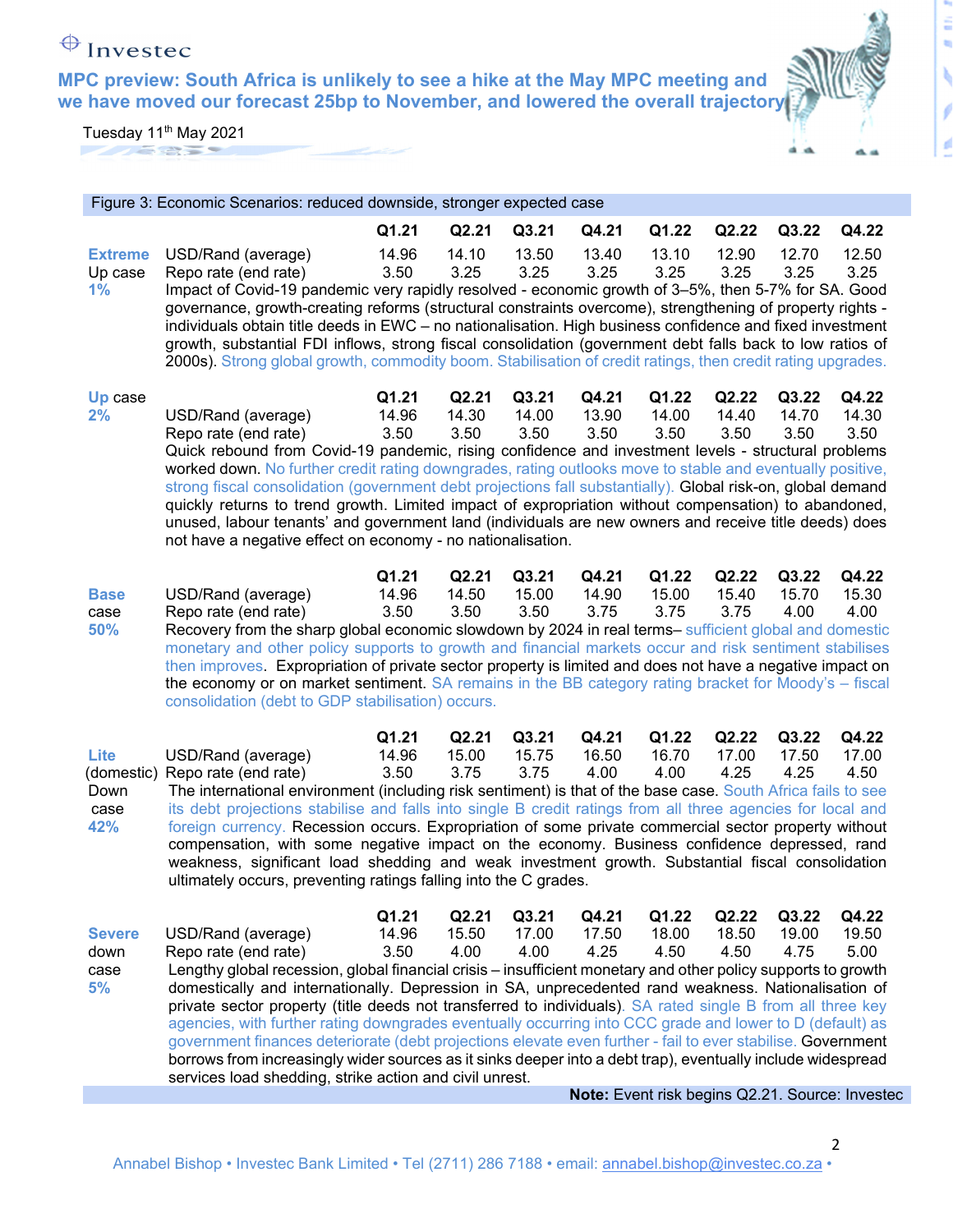

Tuesday 11<sup>th</sup> May 2021 **AND RESERVE** 

| Figure 4: Reuters April 2021 forecasts: Repo rate end period % |       |      |             |                   |       |       |      |      |                 |
|----------------------------------------------------------------|-------|------|-------------|-------------------|-------|-------|------|------|-----------------|
| Forecast period                                                | Q2.21 |      | Q3.21 Q4.21 | Q <sub>1.22</sub> | Q2.22 | Q3.22 | 2021 | 2022 | 2023            |
| SARB repo rate                                                 | 3.50  | 3.50 | 3.50        | 3.75              | 4.00  | 4.00  | 3.50 | 4.00 | 4.75            |
| Previous survey                                                | 3.50  | 3.50 | 3.50        | 3.75              | 3.75  | na    | 3.50 | 4.00 | 4.50            |
|                                                                |       |      |             |                   |       |       |      |      | Source: Reuters |

meeting could see a 25bp hike in interest rates, this too may fade as SA is not likely to see a particularly quick, nor robust economic recovery, either this year or next.

The Momentum CFVI does show that "(t)he state of South African consumers' personal finances continued to improve during the first quarter of 2021 (Q1 2021) on the back of a recovery in the income of especially middle- and higher income groups", but is still below 50, and not yet showing consumers are financially secure. Furthermore, "(t)hey remain more vulnerable in terms of their ability to service debt and to save money, as both indices are still below the 50-point level." "Key informants highlighted that financial vulnerability was prevalent in all income groups. However, the majority of the key informants (63.4%) perceived consumers earning less than R5 000 per month as most financially vulnerable." "The trend witnessed since Q2 2020 that consumers are more worried about their finances than their health (due to Covid-19) continued in Q1 2021. Key informants also noted a significant drop over the past year in the level of control that consumers have over their lives and circumstances (personal empowerment). This contributed to consumers adjusting their financial behaviour, searching for additional income generating opportunities and empowering themselves with appropriate skills, financial and otherwise."

Unemployment is high and rising as more enter the workforce. Interest rate hikes are more likely to be delayed, as the economy is weak, and will not recover this year or next to pre COVID-19 levels. The SARB stated in its last MPC statement that "(t)he implied policy rate path of the Quarterly Projection Model (QPM) indicates an increase of 25 basis points in each of the second and fourth quarters of 2021." However, it will likely choose to ignore this or see the rate forecast shift out. Highlighting also "(a)s usual, the repo rate projection from the QPM remains a broad policy guide, changing from meeting to meeting in response to new data and risks."

The SARB also highlighted, "(u)ntil vaccination is widespread and populations develop sufficient immunity to curb virus transmission, it is expected that these waves of infection will continue. As indicated by public health authorities, a third wave of virus infection is probable in coming months. Despite further expected waves, the start of vaccinations in many countries has lifted projections for global economic growth and boosted confidence significantly." SA needs to see a much quicker vaccine rollout to lift its growth expectations and still remains vulnerable to further COVID-19 waves from new variants that the population have not been exposed to. Faster vaccine rollout and quicker regulatory reform would speed up SA's growth prospects. The April IMF economic outlook showed an upwards revision for global 2021 growth

| Figure 5: Reuters April 2021 forecasts: CPI % y/y |       |       |     |     |     |                         |      |                        |      |
|---------------------------------------------------|-------|-------|-----|-----|-----|-------------------------|------|------------------------|------|
| Forecast period                                   | Q2.21 | Q3.21 |     |     |     | Q4.21 Q1.22 Q2.22 Q3.22 | 2021 | 2022                   | 2023 |
| CPI % $y/y$                                       | 4.5   | 4.4   | 44  | 4.5 | 4.4 | 42                      | 4.1  | 4.3                    | 4.4  |
| Previous survey                                   | 4.2   | 3.9   | 4.1 | 4.3 | 4.4 | na                      | 3.8  | 4.2                    | 4.5  |
|                                                   |       |       |     |     |     |                         |      | <b>Source: Reuters</b> |      |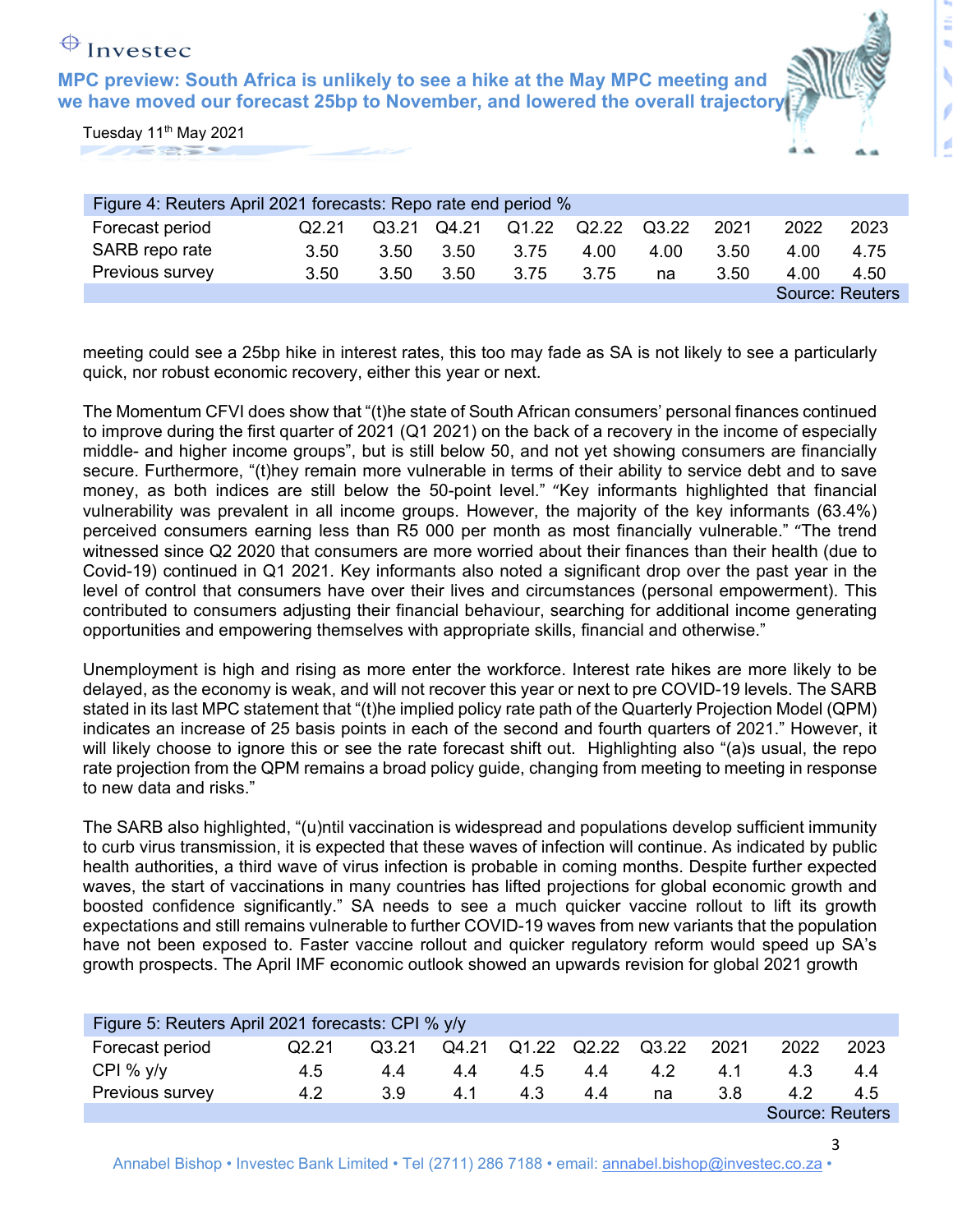

É b

4

Tuesday 11th May 2021

|                                | Figure 6: SA Consumer Inflation: history and forecasts                                    |                   |          |                              |       |             |                                          |             |                        |      |
|--------------------------------|-------------------------------------------------------------------------------------------|-------------------|----------|------------------------------|-------|-------------|------------------------------------------|-------------|------------------------|------|
| 14                             | % change y/y                                                                              |                   |          |                              |       |             |                                          |             |                        |      |
| 12                             |                                                                                           |                   |          |                              |       |             |                                          |             |                        |      |
| 10                             |                                                                                           |                   |          |                              |       |             |                                          |             |                        |      |
| 8                              |                                                                                           |                   |          |                              |       |             |                                          |             |                        |      |
|                                |                                                                                           |                   |          |                              |       |             |                                          |             |                        |      |
| 6                              |                                                                                           |                   |          |                              |       |             |                                          |             |                        |      |
| 4                              |                                                                                           |                   |          |                              |       |             |                                          |             |                        |      |
| $\overline{2}$                 |                                                                                           |                   |          |                              |       |             |                                          |             |                        |      |
|                                | 2005 2006 2007 2008 2009 2010 2011 2012 2013 2014 2015 2016 2017 2018 2019 2020 2021 2022 |                   |          |                              |       |             |                                          |             |                        |      |
|                                | MPC target period<br>MPC CPI forecast                                                     |                   | - Actual | Midpoint of inflation target |       |             | - Investec CPI forecast                  |             |                        |      |
|                                | --------- Upper limit of inflation target                                                 |                   |          |                              |       |             | -------- Lower limit of inflation target |             |                        |      |
|                                |                                                                                           |                   |          |                              |       |             | Source: Stats SA, SARB, Investec         |             |                        |      |
|                                | Figure 7: Reuters May 2021 Foreign exchange rates poll: USDZAR                            |                   |          |                              |       |             |                                          |             |                        |      |
|                                |                                                                                           | 1M                |          | 3M                           |       | 6M          |                                          | 1Y          |                        |      |
|                                | Release/Effective Date                                                                    | 31 May 2021       |          | 30 Jul 2021                  |       | 29 Oct 2021 |                                          | 29 Apr 2022 |                        |      |
|                                | Median                                                                                    | 14.6000           |          | 14.7850                      |       | 14.8865     |                                          | 15.2750     |                        |      |
|                                | High                                                                                      | 14.8900           |          | 15.5800                      |       | 15.8300     |                                          | 16.2000     |                        |      |
|                                | Low                                                                                       | 14.2000           |          | 14.0000                      |       | 13.8000     |                                          | 13.8000     |                        |      |
|                                | No. of forecasts                                                                          | 23                |          | 26                           |       | 26          |                                          | 24          |                        |      |
|                                |                                                                                           |                   |          |                              |       |             |                                          |             | Source: Reuters        |      |
|                                |                                                                                           |                   |          |                              |       |             |                                          |             |                        |      |
|                                | Figure 8: SA Monetary Policy Committee (MPC) meeting dates for 2021                       |                   |          |                              |       |             |                                          |             |                        |      |
| Month                          |                                                                                           |                   |          | Date<br>$18^{th} - 20^{th}$  |       |             | Forecast<br>3.50                         |             |                        |      |
| May<br>July                    |                                                                                           |                   |          | $20^{th} - 22^{nd}$          |       |             | 3.50                                     |             |                        |      |
| September                      |                                                                                           |                   |          | $21^{st} - 23^{rd}$          |       |             | 3.50                                     |             |                        |      |
| November                       |                                                                                           |                   |          | $16^{th} - 18^{th}$          |       |             | 3.75                                     |             |                        |      |
|                                |                                                                                           |                   |          |                              |       |             | Source: SA Reserve Bank, Investec        |             |                        |      |
|                                | Figure 9: Reuters April 2021 forecasts: GDP                                               |                   |          |                              |       |             |                                          |             |                        |      |
| Forecast period                |                                                                                           | Q1.21 Q2.21 Q3.21 |          | Q4.21                        | Q1.22 | Q2.22       | Q3.22                                    | 2021        | 2022                   | 2023 |
| GDP q/q %                      | 0.4                                                                                       | 1.3               | 1.6      | 1.9                          | 2.1   | 2.0         | 2.0                                      | 3.7         | 2.1                    | 2.1  |
| Previous survey                | 0.4                                                                                       | 1.5               | 1.9      | 2.0                          | 2.0   | 1.9         | na                                       | 3.6         | 2.1                    | 2.1  |
|                                |                                                                                           |                   |          |                              |       |             |                                          |             | <b>Source: Reuters</b> |      |
|                                |                                                                                           |                   |          |                              |       |             |                                          |             |                        |      |
| Figure 10: Inflation forecasts |                                                                                           |                   | 2020     | 2021                         | 2022  | 2023        | 2024                                     | 2025        |                        | 2026 |
| Consumer Inflation (Av: %)     |                                                                                           |                   | 3.3      | 4.2                          | 5.0   | 5.0         | 5.0                                      |             | 5.0                    | 5.2  |
| Producer Inflation (Av: %)     |                                                                                           |                   | 2.5      | 5.1                          | 4.7   | 4.7         | 4.6                                      |             | 4.8                    | 5.0  |
| Salary & wage increases (%)    |                                                                                           |                   | 0.9      | 4.6                          | 5.0   | 5.1         | 5.6                                      |             | 6.2                    | 6.4  |
|                                |                                                                                           |                   |          |                              |       |             |                                          |             | Source: Investec       |      |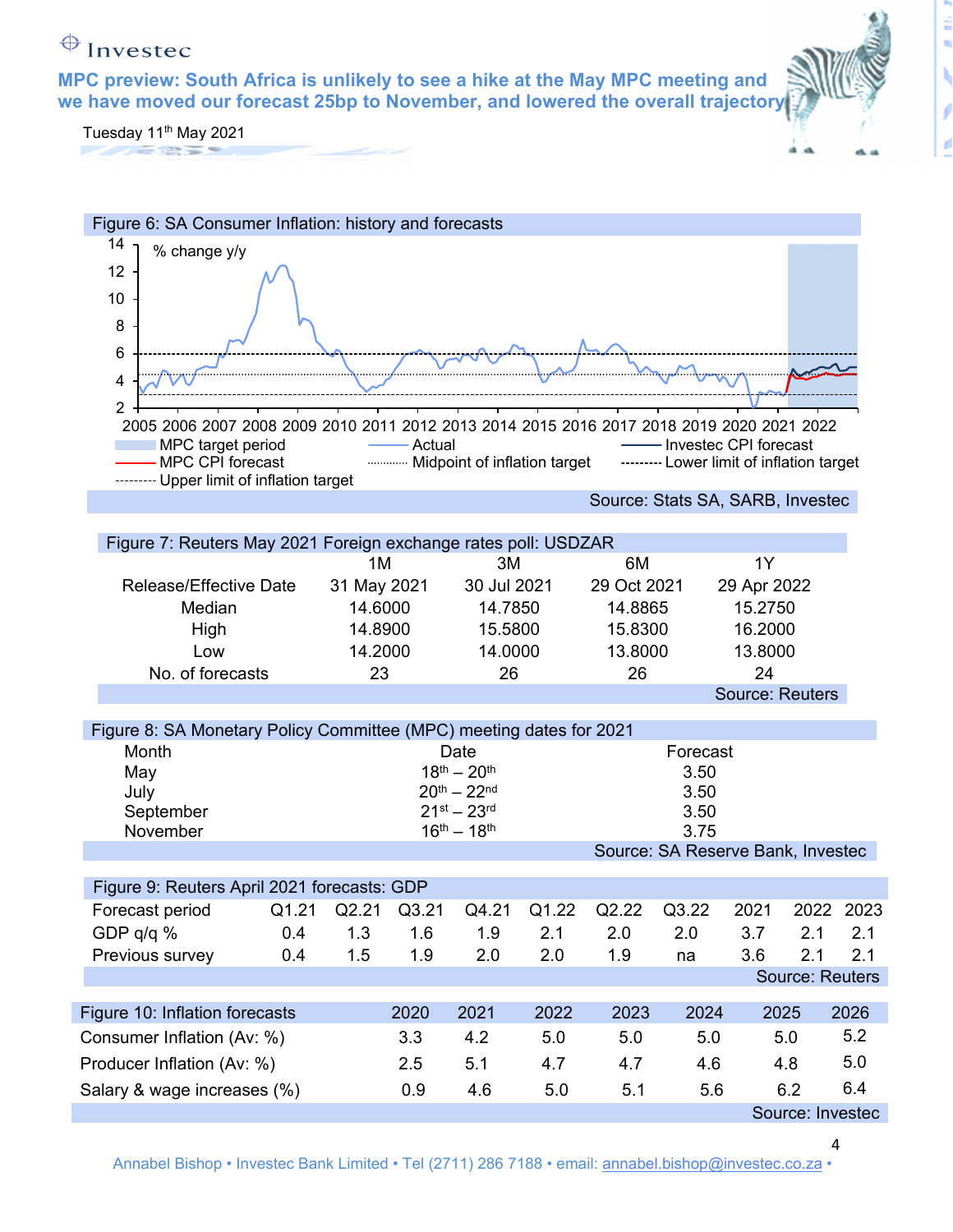# $\bigoplus$  Investec

**MPC preview: South Africa is unlikely to see a hike at the May MPC meeting and**  we have moved our forecast 25bp to November, and lowered the overall trajector



5

| Tuesday 11 <sup>th</sup> May 2021 |  |
|-----------------------------------|--|
|                                   |  |

| Figure 11: forecasts        | 2020  | 2021  | 2022  | 2023  | 2024  | 2025  | 2026                                                          |
|-----------------------------|-------|-------|-------|-------|-------|-------|---------------------------------------------------------------|
| Repo Rate                   | 3.50  | 3.75  | 4.00  | 4.25  | 4.50  | 4.75  | 5.00                                                          |
| <b>Prime Overdraft Rate</b> | 7.00  | 7.25  | 7.50  | 7.75  | 8.00  | 8.25  | 8.50                                                          |
| SA rand bond                | 10.07 | 10.44 | 10.43 | 10.21 | 10.51 | 10.71 | 10.91                                                         |
| US Fed funds rate           | 0.25  | 0.25  | 0.25  | 0.50  | 1.00  | 1.50  | 2.00                                                          |
| <b>UK Bank rate</b>         | 0.10  | 0.10  | 0.10  | 0.50  | 1.00  | 1.50  | 2.00                                                          |
|                             |       |       |       |       |       |       | Note: forecasts are % year-end. Source: Investec, SARB, IRESS |

of 0.5%, to 6.0% y/y, and for South Africa to 3.1% y/y from their previous expectation of 2.8% y/y. While we had a forecast of 3.2% y/y already for 2021 GDP growth at the start of this year, we are in the process of assessing this and could revise it up to 3.6% y/y, although we would need the Q1.21 GDP outcome first, which is due to be released on 8<sup>th</sup> June. However, indications from a broad range of releases so far show that the Q1.21 GDP outcome will likely see markedly slower economic growth than in Q4.2020. This demonstrates the uneven and patchy nature of economic recovery. Today's release of manufacturing production, for example, shows current, not real, sales of manufactured products at 4.9% qqsa (q/q seasonally adjusted) for Q1.21, versus 8.3% qqsa in Q4.20, although in real terms, with inflation at 1.1% q/q in Q1.20 versus 0.5% q/q in Q4.20, manufacturing sales growth is even lower in Q1.21 than in Q4.20. Growth in the volume of manufacturing production was 0.3% qqsa in Q1.21 versus 5.4% qqsa in Q4.20, also showing a weaker quarter for Q1.21.

The South African Reserve Bank meets next week, with an interest rate decision, of no change, expected on 20<sup>th</sup>, but we believe the repo could rise in November. Rising inflation and stagnant interest rates risk negative interest rates fuelling rand weakness. The rand is not expected to strengthen forever, and indeed its PPP (purchasing power parity valuation) is closer to R12.00/USD than R14.00/USD, it has been driven in particular by improving commodity prices, although these have seen some recent stabilisation.

## Figure 12: Decision tree for South Africa's  $18<sup>th</sup>$  to  $20<sup>th</sup>$  May 2021 MPC meeting Key: squares are decision nodes, circles chance nodes and triangles end nodes. Source: Investec  $\le$  The MPC tends to lean towards the current FRA (Forward Rate Agreement) curve in its bi-monthly monetary policy setting and the FRAs are not factoring in a May hike. 0% 50bp cut in the repo rate 0%  $\triangleleft$  No rand impact - unlikely. 0% 20% $\sqrt{T}$ he current risk with negative interest rates looming as inflation rises from base effects and fuel price pressures early in the year. May 2021 MPC meeting 25bp hike in repo rate 25%  $\triangleleft$  Unlikely. 5% 25bp cut in repo rate 5%  $\rightarrow$   $\rightarrow$   $\rightarrow$  0% a larger rand reaction.  $5\%$  There would likely be a rand reaction, as the markets expect no  $\sqrt{\frac{1}{2}}$  change, with both the FRA curve and economic consensus showing little support for a cut. The rand would likely weaken. No change in the repo rate 70%  $\triangleleft$  The erosion of South Africa's interest rate differential with those of advanced countries, as well as negative real interest rates, will weaken the rand. Further interest rate cuts will not do much to lift growth, given little erosion of structural impediments. Marked rand weakness is likely. Prolonged rand strength - unlikely. 65% 5%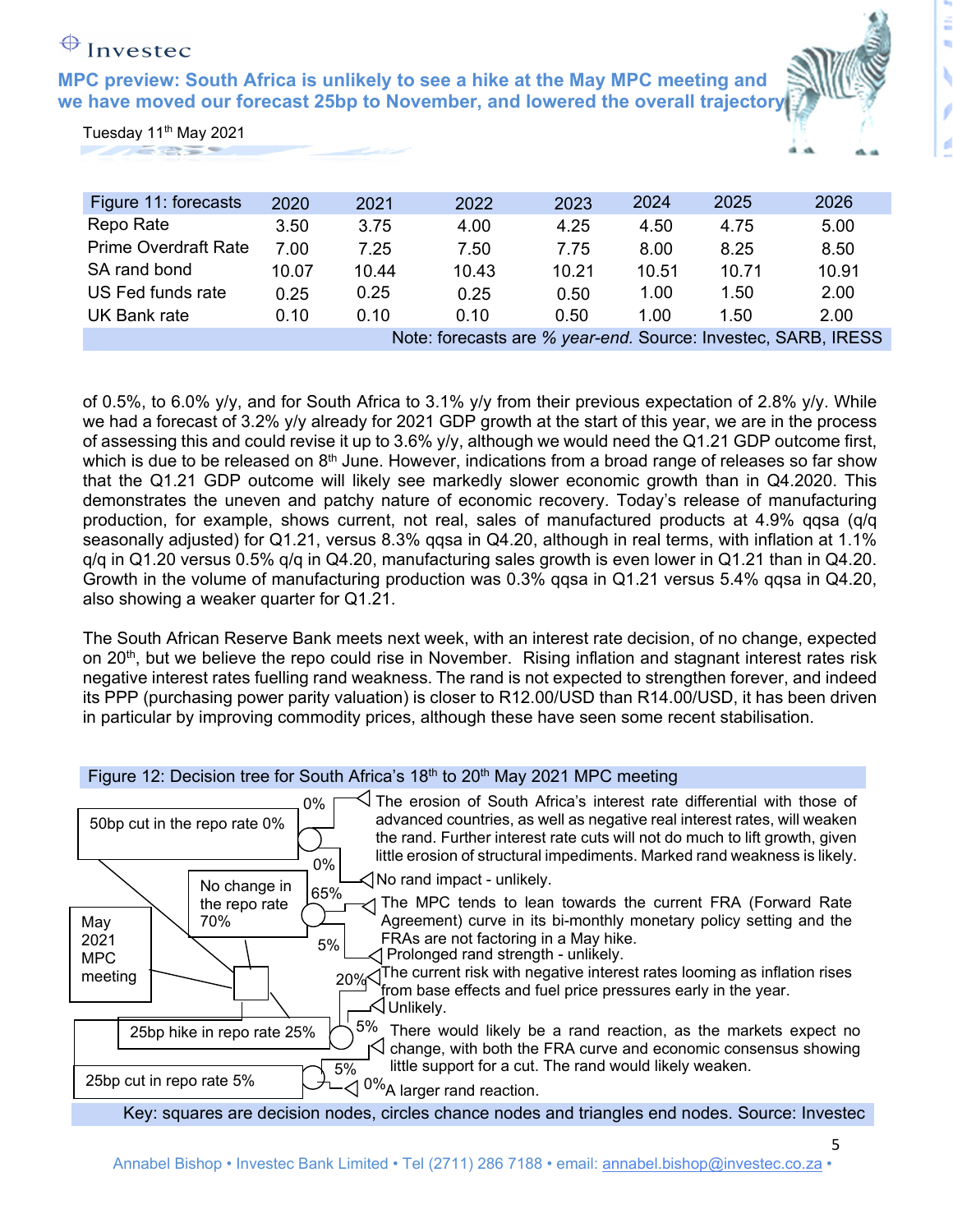

6

Tuesday 11<sup>th</sup> May 2021

**PARTY OF STREET** 

## Figure 13: US interest rate projections Market projection for Fed funds FOMC interest rate expectations March 2021 3 4.0 2.5  $3.5$ 2 1.5  $3.0$  $\bullet$ 1  $2.5$  $\ddotsc$ 0.5  $2.0$ 0  $1.5$ Mar-18 Mar-19 Mar-20 Mar-21 Mar-22  $-0.5$ <sup>Marc</sup>  $\bullet$  $1.0$ Mar-18 **Immary Jul-18** Sep-18 Jan-19 ............ Jul-19 ---------- Nov-19  $0.5$ Jan-20 Mar-20 May-20 .....  $0.0$  $-Jul-20$   $Sep-20$   $Nov-20$ 2021 Longer run 2021 2023  $\Rightarrow$  Jan-21  $\rightarrow$  Mar-21  $\rightarrow$  May-21 Dots Median of Fed dot plot chart (FOMC interest rate expectations) Source: FOMC, Bloomberg

Note: in left graph each circle/dot is individual's judgement of appropriate fed funds rate per period



\*Meeting associated with a Summary of Economic Projections

|                    | Figure 15: Forecast of international interest rates (%, end quarter) |           |              |                             |
|--------------------|----------------------------------------------------------------------|-----------|--------------|-----------------------------|
|                    | US                                                                   | Euro zone | Euro zone    | <b>UK</b>                   |
|                    | Fed funds                                                            | Refi rate | deposit rate | <b>Bank Rate</b>            |
| Current            | $0.00 - 0.25$                                                        | 0.00      | $-0.50$      | 0.10                        |
| Q <sub>1</sub> .21 | $0.00 - 0.25$                                                        | 0.00      | $-0.50$      | 0.10                        |
| Q2.21              | $0.00 - 0.25$                                                        | 0.00      | $-0.50$      | 0.10                        |
| Q3.21              | $0.00 - 0.25$                                                        | 0.00      | $-0.50$      | 0.10                        |
| Q4.21              | $0.00 - 0.25$                                                        | 0.00      | $-0.50$      | 0.10                        |
| Q1.22              | $0.00 - 0.25$                                                        | 0.00      | $-0.50$      | 0.10                        |
| Q2.22              | $0.00 - 0.25$                                                        | 0.00      | $-0.50$      | 0.10                        |
| Q3.22              | $0.00 - 0.25$                                                        | 0.00      | $-0.50$      | 0.10                        |
| Q4.22              | $0.00 - 0.25$                                                        | 0.00      | $-0.50$      | 0.10                        |
|                    |                                                                      |           |              | Source: Macrobond, Investec |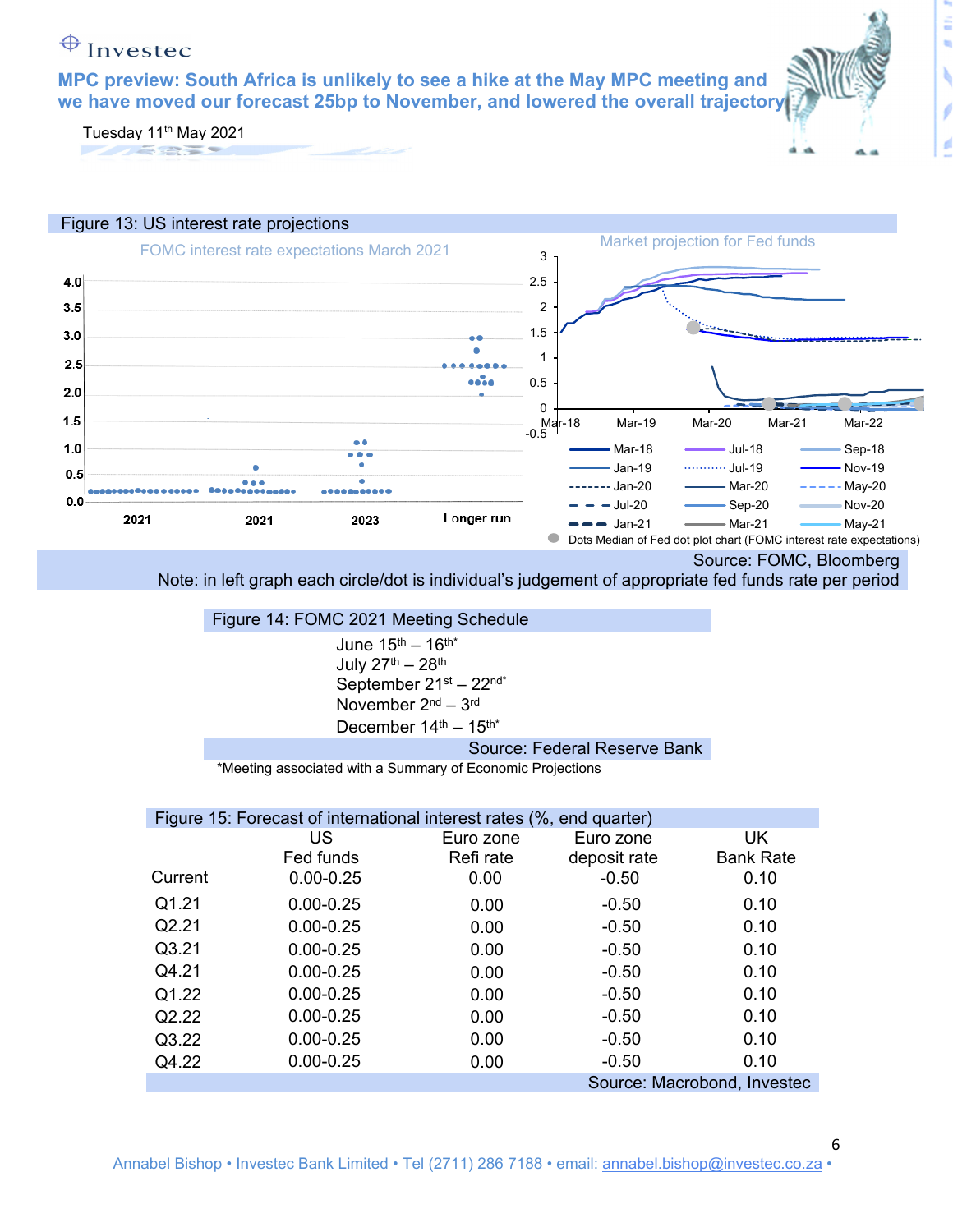

É t,

7

Tuesday 11th May 2021

## Figure 16: Interest rate forecast end rates

| <b>Date</b>     | Prime    | <b>Prime less</b> | Repo | Repo less |
|-----------------|----------|-------------------|------|-----------|
|                 | forecast | Inflation         |      | Inflation |
|                 |          |                   |      |           |
| <b>Jan 2020</b> | 9.75     | 5.3               | 6.25 | 1.8       |
| Feb 2020        | 9.75     | 5.1               | 6.25 | 1.6       |
| Mar 2020        | 8.75     | 4.6               | 5.25 | 1.1       |
| Apr 2020        | 7.75     | 4.8               | 4.25 | 1.3       |
| <b>May 2020</b> | 7.25     | 5.2               | 3.75 | 1.7       |
| <b>Jun 2020</b> | 7.25     | 5.0               | 3.75 | 1.5       |
| <b>Jul 2020</b> | 7.00     | 3.8               | 3.50 | 0.3       |
| Aug 2020        | 7.00     | 3.9               | 3.50 | 0.4       |
| Sep 2020        | 7.00     | 4.0               | 3.50 | 0.5       |
| Oct 2020        | 7.00     | 3.7               | 3.50 | 0.2       |
| <b>Nov 2020</b> | 7.00     | 3.8               | 3.50 | 0.3       |
| Dec 2020        | 7.00     | 3.9               | 3.50 | 0.4       |
| <b>Jan 2021</b> | 7.00     | 3.8               | 3.50 | 0.3       |
| Feb 2021        | 7.00     | 4.1               | 3.50 | 0.6       |
| Mar 2021        | 7.00     | 3.8               | 3.50 | 0.3       |
| Apr 2021        | 7.00     | 2.8               | 3.50 | $-0.7$    |
| <b>May 2021</b> | 7.00     | 2.1               | 3.50 | $-1.4$    |
| <b>Jun 2021</b> | 7.00     | 2.4               | 3.50 | $-1.1$    |
| <b>Jul 2021</b> | 7.00     | 2.7               | 3.50 | $-0.8$    |
| Aug 2021        | 7.00     | 2.5               | 3.50 | $-1.0$    |
| Sep 2021        | 7.00     | 2.3               | 3.50 | $-1.2$    |
| Oct 2021        | 7.00     | 2.4               | 3.50 | $-1.1$    |
| <b>Nov 2021</b> | 7.25     | 2.4               | 3.75 | $-1.1$    |
| Dec 2021        | 7.25     | 2.4               | 3.75 | $-1.1$    |
| <b>Jan 2022</b> | 7.25     | 2.2               | 3.75 | $-1.3$    |
| Feb 2022        | 7.25     | 2.2               | 3.75 | $-1.3$    |
| Mar 2022        | 7.25     | 2.3               | 3.75 | $-1.2$    |
| Apr 2022        | 7.25     | 2.3               | 3.75 | $-1.2$    |
| <b>May 2022</b> | 7.25     | 2.1               | 3.75 | $-1.4$    |
| Jun 2022        | 7.25     | 2.0               | 3.75 | $-1.5$    |
| <b>Jul 2022</b> | 7.50     | 2.8               | 4.00 | $-0.7$    |
| Aug 2022        | 7.50     | 2.8               | 4.00 | $-0.7$    |
| <b>Sep 2022</b> | 7.50     | 2.7               | 4.00 | $-0.8$    |
| Oct 2022        | 7.50     | 2.5               | 4.00 | $-1.0$    |
| <b>Nov 2022</b> | 7.50     | 2.5               | 4.00 | $-1.0$    |
| Dec 2022        | 7.50     | 2.5               | 4.00 | $-1.0$    |

Source: IRESS, Investec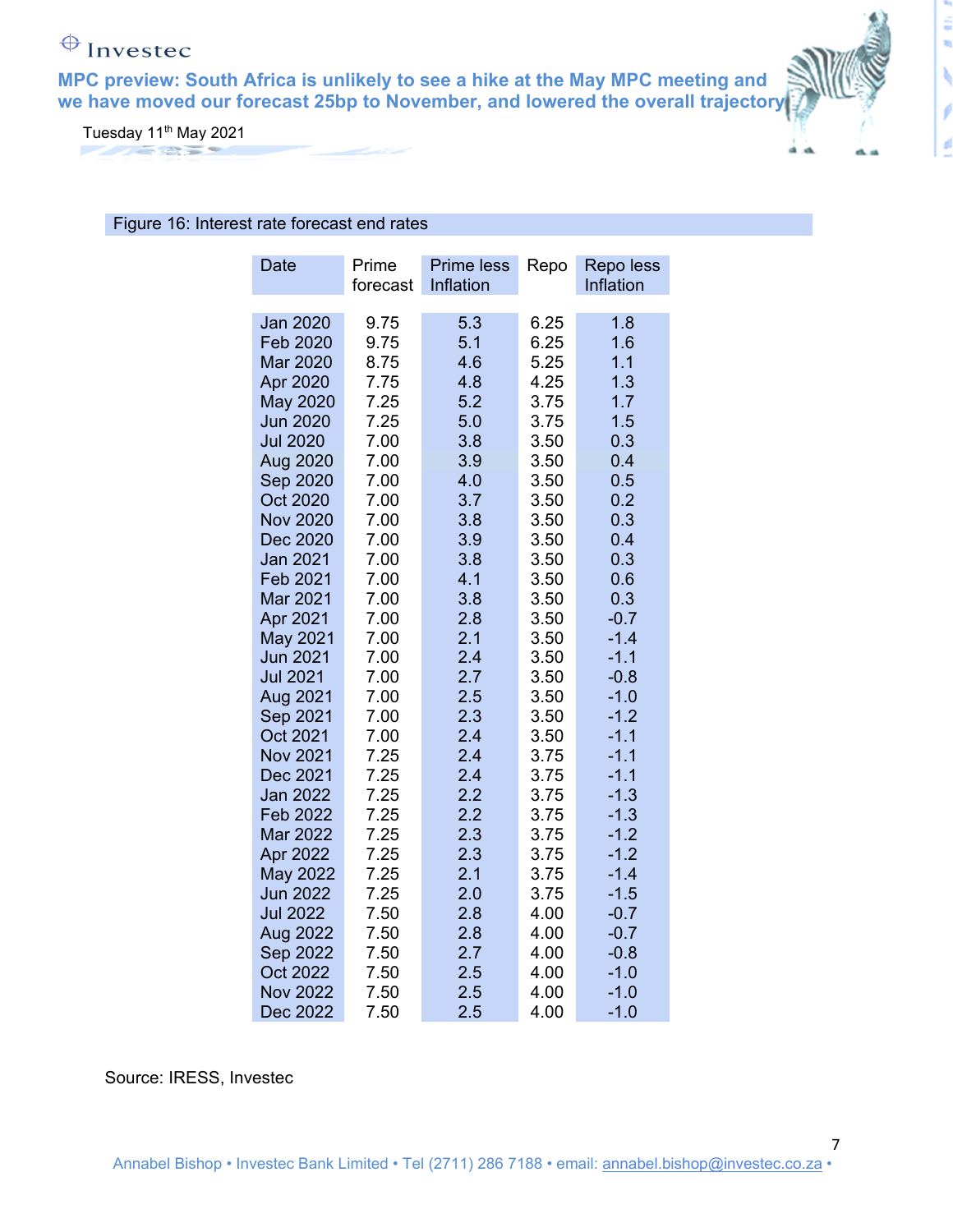

É t,

8

Tuesday 11th May 2021

Figure 16: Interest rate forecast end rates (continued)

| <b>Date</b>     | Prime<br>forecast | <b>Prime less</b><br>Inflation | Repo | Repo less<br>Inflation |
|-----------------|-------------------|--------------------------------|------|------------------------|
|                 |                   |                                |      |                        |
| <b>Jan 2023</b> | 7.50              | 2.5                            | 4.00 | $-1.0$                 |
| Feb 2023        | 7.50              | 2.6                            | 4.00 | $-0.9$                 |
| Mar 2023        | 7.50              | 2.5                            | 4.00 | $-1.0$                 |
| Apr 2023        | 7.50              | 2.5                            | 4.00 | $-1.0$                 |
| <b>May 2023</b> | 7.75              | 2.8                            | 4.25 | $-0.7$                 |
| <b>Jun 2023</b> | 7.75              | 2.9                            | 4.25 | $-0.6$                 |
| <b>Jul 2023</b> | 7.75              | 2.5                            | 4.25 | $-1.0$                 |
| <b>Aug 2023</b> | 7.75              | 2.5                            | 4.25 | $-1.0$                 |
| Sep 2023        | 7.75              | 2.5                            | 4.25 | $-1.0$                 |
| Oct 2023        | 7.75              | 2.6                            | 4.25 | $-0.9$                 |
| <b>Nov 2023</b> | 7.75              | 2.6                            | 4.25 | $-0.9$                 |
| Dec 2023        | 7.75              | 2.7                            | 4.25 | $-0.8$                 |
| Jan 2024        | 7.75              | 2.7                            | 4.25 | $-0.8$                 |
| Feb 2024        | 7.75              | 2.7                            | 4.25 | $-0.8$                 |
| Mar 2024        | 8.00              | 3.0                            | 4.50 | $-0.5$                 |
| Apr 2024        | 8.00              | 2.9                            | 4.50 | $-0.6$                 |
| <b>May 2024</b> | 8.00              | 2.8                            | 4.50 | $-0.7$                 |
| <b>Jun 2024</b> | 8.00              | 2.8                            | 4.50 | $-0.7$                 |
| <b>Jul 2024</b> | 8.00              | 3.0                            | 4.50 | $-0.5$                 |
| Aug 2024        | 8.00              | 3.0                            | 4.50 | $-0.5$                 |
| Sep 2024        | 8.00              | 3.1                            | 4.50 | $-0.4$                 |
| Oct 2024        | 8.00              | 3.3                            | 4.50 | $-0.2$                 |
| <b>Nov 2024</b> | 8.00              | 3.2                            | 4.50 | $-0.3$                 |
| Dec 2024        | 8.00              | 3.2                            | 4.50 | $-0.3$                 |
| Jan 2025        | 8.25              | 3.4                            | 4.75 | $-0.1$                 |
| Feb 2025        | 8.25              | 3.0                            | 4.75 | $-0.5$                 |
| Mar 2025        | 8.25              | 2.8                            | 4.75 | $-0.7$                 |
| Apr 2025        | 8.25              | 3.1                            | 4.75 | $-0.4$                 |
| May 2025        | 8.25              | 3.3                            | 4.75 | $-0.2$                 |
| <b>Jun 2025</b> | 8.25              | 3.3                            | 4.75 | $-0.2$                 |
| <b>Jul 2025</b> | 8.25              | 3.3                            | 4.75 | $-0.2$                 |
| Aug 2025        | 8.25              | 3.3                            | 4.75 | $-0.2$                 |
| Sep 2025        | 8.25              | 3.3                            | 4.75 | $-0.2$                 |
| Oct 2025        | 8.25              | 3.3                            | 4.75 | $-0.2$                 |
| <b>Nov 2025</b> | 8.25              | 3.4                            | 4.75 | $-0.1$                 |
| Dec 2025        | 8.25              | 3.2                            | 4.75 | $-0.3$                 |

Source: IRESS, Investec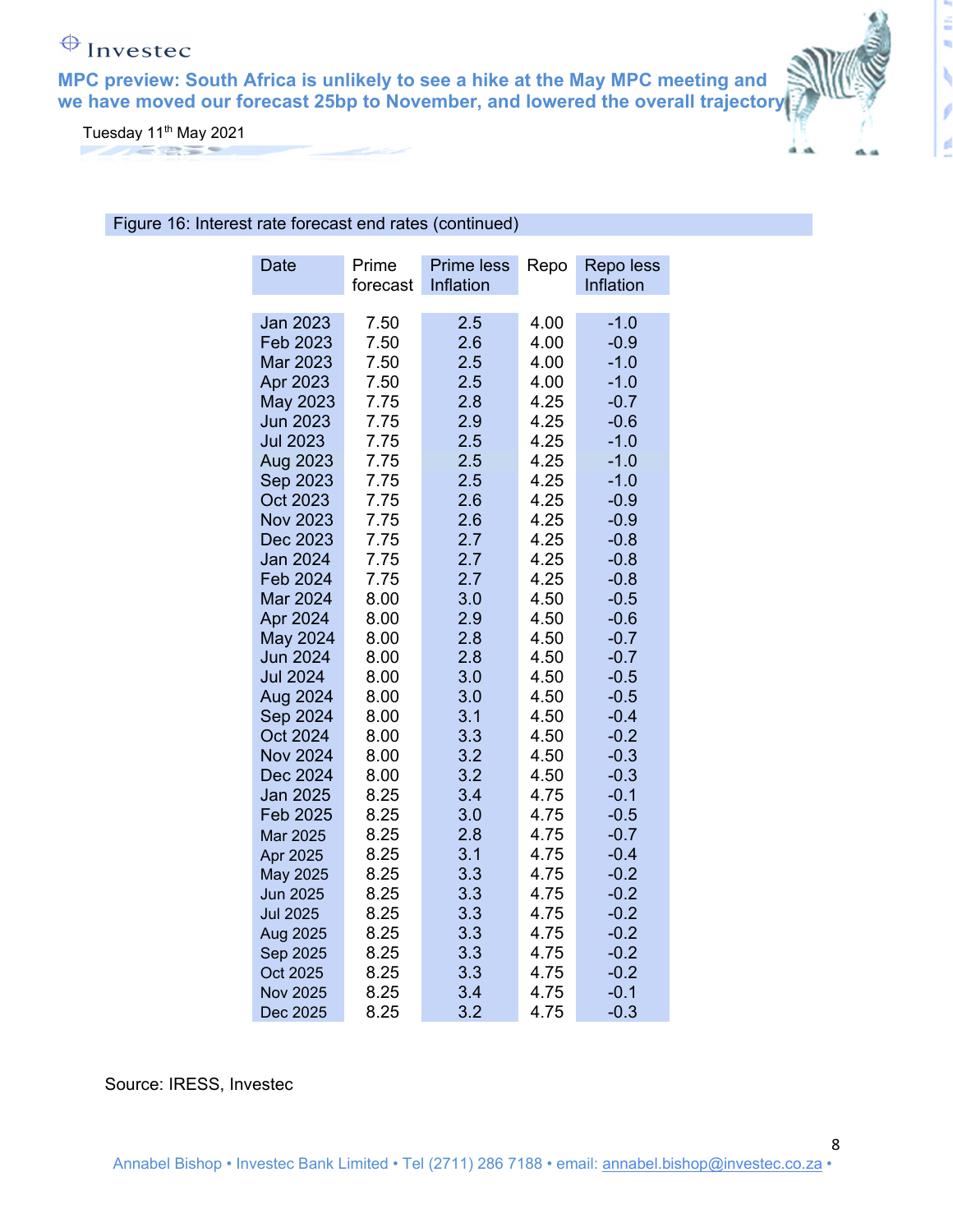

É b

9

Tuesday 11th May 2021

Figure 17: CPI forecast averages

|                 |       |        |         |           | Calendar |     |
|-----------------|-------|--------|---------|-----------|----------|-----|
| <b>Date</b>     | Index | Annual | Monthly | Quarterly | year     |     |
|                 | Base  |        | m/m     |           |          |     |
|                 | 2016  | y/y    |         | y/y       | y/y      |     |
| Jan 2020        | 114.1 | 4.5    | 0.3     |           |          |     |
| Feb 2020        | 115.2 | 4.6    | 1.0     |           |          |     |
| Mar 2020        | 115.6 | 4.1    | 0.3     | 4.4       |          |     |
| Apr 2020        | 115.0 | 3.0    | $-0.5$  |           |          |     |
| May 2020        | 114.3 | 2.1    | $-0.6$  |           |          |     |
| <b>Jun 2020</b> | 114.9 | 2.2    | 0.5     | 2.4       |          |     |
| <b>Jul 2020</b> | 116.4 | 3.2    | 1.3     |           |          |     |
| Aug 2020        | 116.6 | 3.1    | 0.2     |           |          |     |
| Sep 2020        | 116.8 | 3.0    | 0.2     | 3.1       |          |     |
| Oct 2020        | 117.1 | 3.3    | 0.3     |           |          |     |
| <b>Nov 2020</b> | 117.1 | 3.2    | 0.0     |           |          |     |
| Dec 2020        | 117.3 | 3.1    | 0.2     | 3.2       | 2020     | 3.3 |
| <b>Jan 2021</b> | 117.7 | 3.2    | 0.3     |           |          |     |
| Feb 2021        | 118.5 | 2.9    | 0.7     |           |          |     |
| Mar 2021        | 119.3 | 3.2    | 0.7     | 3.1       |          |     |
| Apr 2021        | 119.8 | 4.2    | 0.4     |           |          |     |
| May 2021        | 119.9 | 4.9    | 0.1     |           |          |     |
| <b>Jun 2021</b> | 120.1 | 4.6    | 0.2     | 4.5       |          |     |
| <b>Jul 2021</b> | 121.5 | 4.3    | 1.1     |           |          |     |
| Aug 2021        | 121.8 | 4.5    | 0.3     |           |          |     |
| <b>Sep 2021</b> | 122.2 | 4.7    | 0.4     | 4.5       |          |     |
| Oct 2021        | 122.5 | 4.6    | 0.2     |           |          |     |
| <b>Nov 2021</b> | 122.7 | 4.8    | 0.2     |           |          |     |
| Dec 2021        | 123.0 | 4.8    | 0.2     | 4.8       | 2021     | 4.2 |
| <b>Jan 2022</b> | 123.6 | 5.0    | 0.5     |           |          |     |
| Feb 2022        | 124.5 | 5.0    | 0.7     |           |          |     |
| Mar 2022        | 125.2 | 5.0    | 0.6     | 5.0       |          |     |
| Apr 2022        | 125.7 | 5.0    | 0.4     |           |          |     |
| May 2022        | 126.1 | 5.2    | 0.3     |           |          |     |
| <b>Jun 2022</b> | 126.5 | 5.3    | 0.3     | 5.1       |          |     |
| <b>Jul 2022</b> | 127.2 | 4.7    | 0.6     |           |          |     |
| <b>Aug 2022</b> | 127.6 | 4.7    | 0.3     |           |          |     |
| Sep 2022        | 128.1 | 4.8    | 0.4     | 4.8       |          |     |
| Oct 2022        | 128.6 | 5.0    | 0.4     |           |          |     |
| <b>Nov 2022</b> | 128.9 | 5.0    | 0.2     |           |          |     |
| Dec 2022        | 129.1 | 5.0    | 0.2     | 5.0       | 2022     | 5.0 |

Source: StatsSA, Investec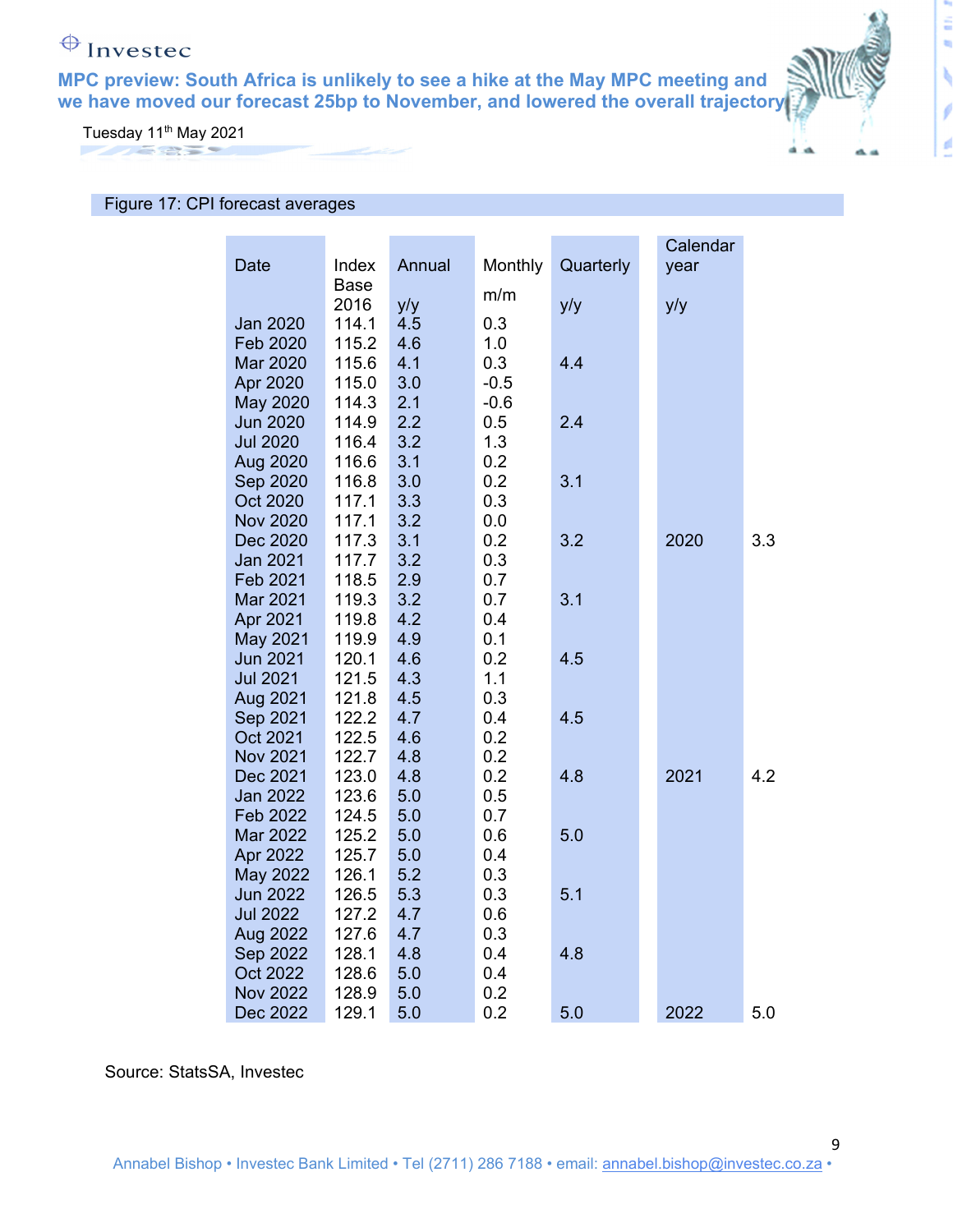

É t,

10

Tuesday 11<sup>th</sup> May 2021 **AND STREET** 

Figure 17: CPI forecast averages (continued)

|                      |                |            |            |           | Calendar |     |
|----------------------|----------------|------------|------------|-----------|----------|-----|
| Date                 | Index          | Annual     | Monthly    | Quarterly | year     |     |
|                      | <b>Base</b>    |            | m/m        |           |          |     |
|                      | 2016           | y/y        |            | y/y       | y/y      |     |
| Jan 2023             | 129.8          | 5.0        | 0.5        |           |          |     |
| Feb 2023             | 130.6          | 4.9        | 0.6        |           |          |     |
| Mar 2023             | 131.5          | 5.0        | 0.7        | 5.0       |          |     |
| Apr 2023             | 132.0          | 5.0        | 0.4        |           |          |     |
| May 2023             | 132.3          | 4.9        | 0.2        |           |          |     |
| Jun 2023             | 132.5          | 4.8        | 0.2        | 4.9       |          |     |
| <b>Jul 2023</b>      | 133.9          | 5.2        | 1.0<br>0.3 |           |          |     |
| Aug 2023             | 134.3          | 5.2<br>5.2 |            |           |          |     |
| Sep 2023<br>Oct 2023 | 134.8<br>135.2 | 5.1        | 0.4        | 5.2       |          |     |
| <b>Nov 2023</b>      | 135.5          | 5.1        | 0.3<br>0.2 |           |          |     |
| Dec 2023             | 135.6          | 5.0        | 0.1        | 5.1       | 2023     | 5.0 |
| Jan 2024             | 136.3          | 5.0        | 0.5        |           |          |     |
| Feb 2024             | 137.1          | 5.0        | 0.6        |           |          |     |
| Mar 2024             | 138.1          | 5.0        | 0.7        | 5.0       |          |     |
| Apr 2024             | 138.8          | 5.1        | 0.5        |           |          |     |
| May 2024             | 139.2          | 5.2        | 0.3        |           |          |     |
| Jun 2024             | 139.5          | 5.2        | 0.2        | 5.2       |          |     |
| <b>Jul 2024</b>      | 140.6          | 5.0        | 0.8        |           |          |     |
| Aug 2024             | 141.0          | 5.0        | 0.3        |           |          |     |
| Sep 2024             | 141.4          | 4.9        | 0.3        | 5.0       |          |     |
| Oct 2024             | 141.6          | 4.7        | 0.1        |           |          |     |
| <b>Nov 2024</b>      | 142.0          | 4.8        | 0.3        |           |          |     |
| Dec 2024             | 142.1          | 4.8        | 0.1        | 4.7       | 2024     | 5.0 |
| Jan 2025             | 142.9          | 4.9        | 0.6        |           |          |     |
| Feb 2025             | 144.3          | 5.3        | 1.0        |           |          |     |
| Mar 2025             | 145.6          | 5.5        | 0.9        | 5.2       |          |     |
| Apr 2025             | 145.9          | 5.2        | 0.2        |           |          |     |
| May 2025             | 146.1          | 5.0        | 0.1        |           |          |     |
| Jun 2025             | 146.4          | 5.0        | 0.2        | 5.0       |          |     |
| <b>Jul 2025</b>      | 147.5          | 5.0        | 0.8        |           |          |     |
| Aug 2025             | 148.0          | 5.0        | 0.3        |           |          |     |
| Sep 2025             | 148.4          | 5.0        | 0.3        | 5.0       |          |     |
| Oct 2025             | 148.6          | 5.0        | 0.1        |           |          |     |
| <b>Nov 2025</b>      | 148.9          | 4.9        | 0.2        |           |          |     |
| Dec 2025             | 149.2          | 5.0        | 0.2        | 4.9       | 2025     | 5.0 |
| Jan 2026             | 150.1          | 5.0        | 0.6        |           |          |     |
| Feb 2026             | 151.6          | 5.0        | 1.0        |           |          |     |
| Mar 2026             | 152.9          | 5.0        | 0.9        | 5.0       |          |     |
| Apr 2026             | 153.5          | 5.2        | 0.4        |           |          |     |
| May 2026             | 154.0          | 5.4        | 0.3        |           |          |     |

Source: Stats SA, Investec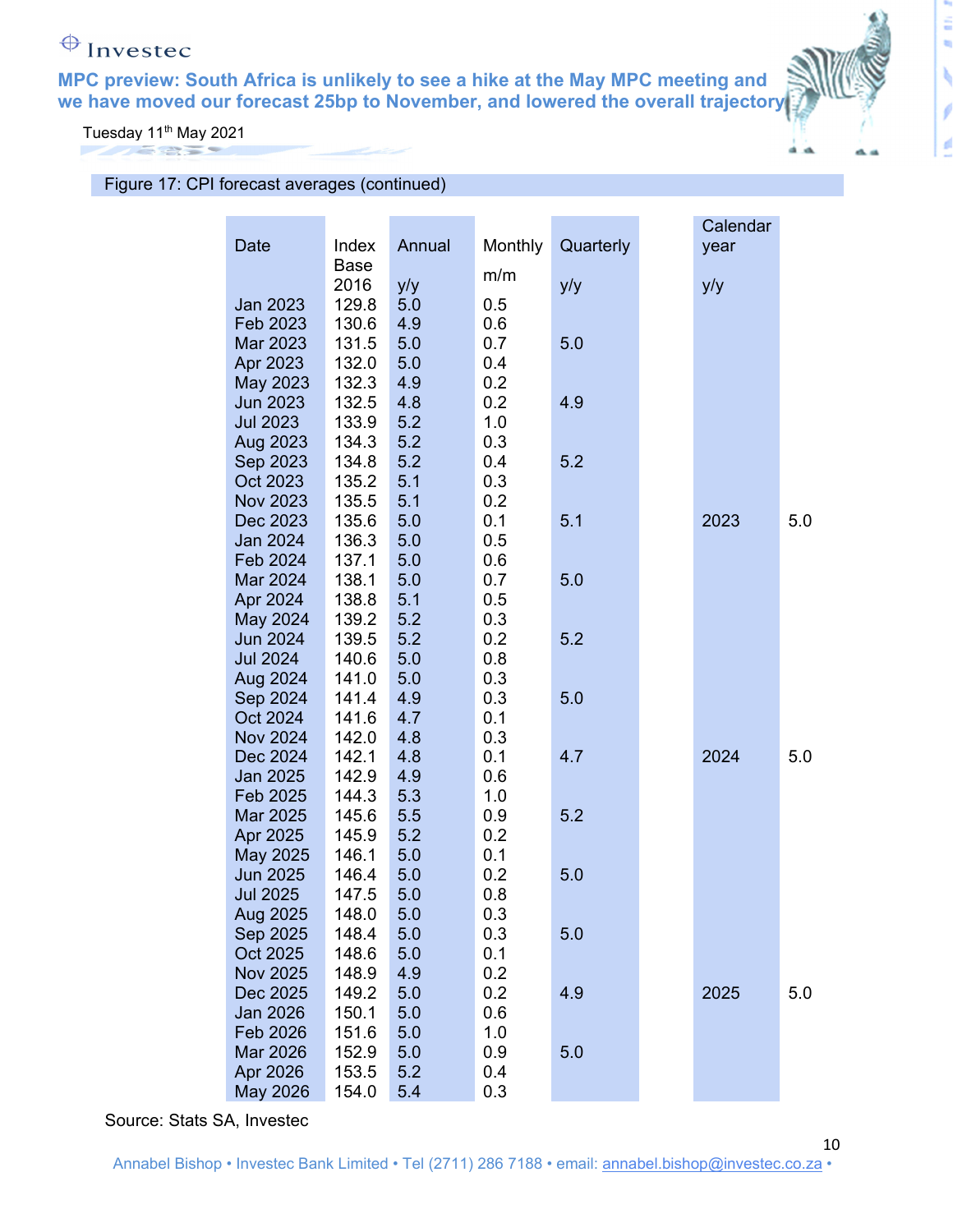

t,

11

Tuesday 11<sup>th</sup> May 2021 **PARK RESP** 

## Disclaimer

 $\bigoplus$  Investec

For the purposes of this disclaimer, Investec shall include Investec Bank Limited, its ultimate holding company, a subsidiary (or a subsidiary of a subsidiary) of that entity, a holding company of that entity or any other subsidiary of that holding company, and any affiliated entity of any such entities. "Investec Affiliates" shall mean any directors, officers, representatives, employees, advisers or agents of any part of Investec.

The information and materials presented in this report are provided to you solely for general information and should not be considered as an offer or solicitation of an offer to sell, buy or subscribe to any securities or any derivative instrument or any other rights pertaining thereto.

The information in this report has been compiled from sources believed to be reliable, but neither Investec nor any Investec Affiliates accept liability for any loss arising from the use hereof or makes any representations as to its accuracy and completeness. Any opinions, forecasts or estimates herein constitute a judgement as at the date of this report. There can be no assurance that future results or events will be consistent with any such opinions, forecasts or estimates. Past performance should not be taken as an indication or guarantee of future performance, and no representation or warranty, express or implied is made regarding future performance. The information in this report and the report itself is subject to change without notice. This report as well as any other related documents or information may be incomplete, condensed and/or may not contain all material information concerning the subject of the report; its accuracy cannot be guaranteed. There is no obligation of any kind on Investec or any Investec Affiliates to update this report or any of the information, opinions, forecasts or estimates contained herein.

Investec (or its directors, officers or employees) may, to the extent permitted by law, own or have a position or interest in the financial instruments or services referred to herein, and may add to or dispose of any such position or may make a market or act as a principal in any transaction in such financial instruments. Investec (or its directors, officers or employees) may, to the extent permitted by law, act upon or use the information or opinions presented herein, or research or analysis on which they are based prior to the material being published. Investec may have issued other reports that are inconsistent with, and reach different conclusions from, the information presented in this report. Those reports reflect the different assumptions, views and analytical methods of the analysts who prepared them. The value of any securities or financial instruments mentioned in this report can fall as well as rise. Foreign currency denominated securities and financial instruments are subject to fluctuations in exchange rates that may have a positive or adverse effect on the value, price or income of such securities or financial instruments. Certain transactions, including those involving futures, options and other derivative instruments, can give rise to substantial risk and are not suitable for all investors.

This report does not contain advice, except as defined by the Corporations Act 2001 (Australia). Specifically, it does not take into account the objectives, financial situation or needs of any particular person. Investors should not do anything or forebear to do anything on the basis of this report. Before entering into any arrangement or transaction, investors must consider whether it is appropriate to do so based on their personal objectives, financial situation and needs and seek financial advice where needed.

No representation or warranty, express or implied, is or will be made in relation to, and no responsibility or liability is or will be accepted by Investec or any Investec Affiliates as to, or in relation to, the accuracy, reliability, or completeness of the contents of this report and each entity within Investec (for itself and on behalf of all Investec Affiliates) hereby expressly disclaims any and all responsibility or liability for the accuracy, reliability and completeness of such information or this research report generally.

The securities or financial instruments described herein may not have been registered under the US Securities Act of 1933, and may not be offered or sold in the United States of America or to US persons unless they have been registered under such Act, or except in compliance with an exemption from the registration requirements of such Act. US entities that are interested in trading securities listed in this report should contact a US registered broker dealer.

For readers of this report in South Africa: this report is produced by Investec Bank Limited, an authorised financial services provider and a member of the JSE Limited.

For readers of this report in United Kingdom and Europe: this report is produced by Investec Bank Plc ("IBP") and was prepared by the analyst named in this report. IBP is authorised by the Prudential Regulation Authority and regulated by the Financial Conduct Authority and the Prudential Regulation Authority and is a member of the London Stock Exchange.